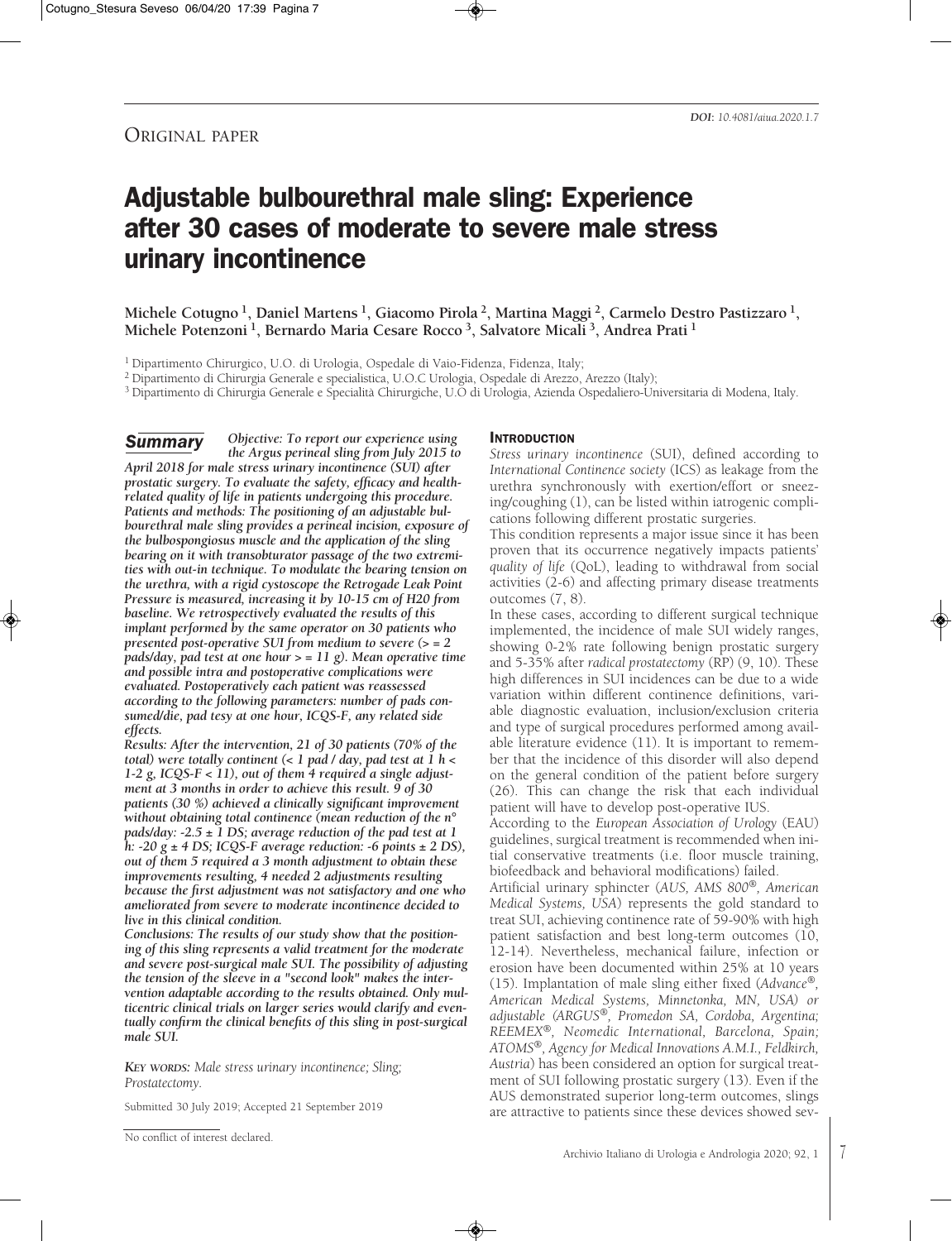eral advantages: absence of mechanical parts, no need for device training, immediate efficacy and no need to cycle device before micturition (16).

*Argus®* (*Promedon SA; Cordoba, Argentina*) adjustable male sling system is a minimally invasive device developed to treat male SUI and to achieve urinary continence. The possibility of intraoperative adjustments and postsurgical readjustments represent its main advantage allowing the necessary coaptation of the bulbar urethra, with low tension, reaching the needs of each patient and at the same time minimizing risks of erosion, ischemia and urine retention.

The aim of the present study was to report our preliminary results with the implementation of Argus male perineal sling for male SUI after prostatic surgery. To this purpose, we evaluated efficacy, safety and patients' health-related QoL outcomes in our retrospective cohort of patients suffering from SUI.

#### MATERIALS AND METHODS

The following analysis represents a single-center study in which 30 men who underwent male Argus sling implant as treatment for SUI following prostatic surgery were retrospectively reviewed from July 2015 to April 2018.

The study received formal Institutional Review Board. Written informed consent was obtained from all enrolled patients. Patients were informed about the opportunity for AUS implantation as well as risks and benefits of the Argus sling positioning, including the possible need of additional surgeries over the time.

All patients were suffering from moderate to severe SUI as result of prostatic surgery as follows: 23 (76.7%) post *Radical Prostatectomy* (RP), 5 (16.7%) post RP followed by adjuvant *Radiotherapy* (RT), 1 (3.3%) post *transurethral resection of the prostate* (TURP) and 1 (3.3%) post *Holmium laser enucleation of the prostate* (HoLEP) (Table 1). Three out of 30 patients (10%) had previously undergone an adjustable non-circumferential constrictor that was simultaneously explanted during the sling placement.

All patients presenting with persistent moderate to severe SUI ( $\geq 2$  pads/day, pad Test at one hour  $\geq 11$  g) for > 1 year after surgery, despite conservative treatments, were enrolled in our study.

Patients previously diagnosed with urethral stricture, bladder neck sclerosis and/or bladder overactivity were excluded.

All procedures were performed by the same single surgeon. According to Romano et al, the technique was previously described (17).

#### Table 1.

8

Causes of SUI and previous surgery characteristics of the 30 men who underwent male Argus sling implant.

| <b>Parameter</b>                                                                                                                                                                  | Number (%) |
|-----------------------------------------------------------------------------------------------------------------------------------------------------------------------------------|------------|
| <b>RP</b>                                                                                                                                                                         | 23 (76.7)  |
| $RP + RT$                                                                                                                                                                         | 5(16.7)    |
| <b>TURP</b>                                                                                                                                                                       | 1(3.3)     |
| HoLEP                                                                                                                                                                             | 1(3.3)     |
| $RP = \text{Radical Prostatectomy: } RT = \text{Radiotheray: } T \cup RP = \text{transurethral resection of the prostate:}$<br>HoLEP = Holmium laser enucleation of the prostate. |            |

The positioning of the ARGUS sling (*Promedon SA, Cordoba, Argentina*) consisted in a perineal incision followed by exposure of the bulbospongiosus muscle and the application of the sling bearing on it with transobturator passage of the two extremities with out-in technique. Two vials of Gentamicin 80 mg were distributed at the level of the exposed tissues following the 3 incisions and always after positioning the sling. To modulate the bearing tension on the urethra, with a rigid cystoscope (Optic 0°) the Retrogade Leak Point Pressure was measured, increasing it by 10-15 cm of H20 from baseline without exceeding 40 cm of H20.

All patients were evaluated at baseline before surgery, and then every 3 months for 2 years.

Pre-operative assessment included: number of pads used/day; pad-test at one hour (mild SUI < 10 g, moderate between 11 and 50 g, severe > 50 g); administration of the *International Consultation on Incontinence Questionnaire - Short Form* (ICQS-F) (pathological value > 11, score 0- 21); cystoscopy (to assess the presence and extent of the sphincter deficiency and to exclude post-surgical neck sclerosis or urethral stricture); urodynamic examination.

Mean operative time and possible intra and post-operative complications were collected.

Post-operatively each patient was evaluated according to the following parameters: number of pads used/day, padtest at one hour, ICQS-F, any related side effects.

We defined patients as either totally continent if they were using no pads to 1 security pad/day or a urinary leakage of  $< 1-2$  g at 1 h, or with a significant improvement if there was a reduction of > 50% in number of pads used/day or urinary leakage at 1 h.

#### **RESULTS**

Overall, 30 men with median age of 73.5 years (range 51- 79) undergone our male sling implant and were evaluated with a median follow-up of 13.5 months (range 3-24). Results reported are those obtained from the last follow-up visit of each patient. Surgical procedures were carried out within median operative time of 58 minutes (range 38-95) and no intraoperative complications were reported.

Postoperatively 21 out of 30 patients (70%) were totally continent  $(< 1$  pad/day, pad-test at  $1 h < 1-2 g$ , ICQS-F < 11); of these 4 (13.3%) required a single adjustment of the sling 3 months after the intervention in order to achieve continence. Nine out of 30 patients (30%) found a clinically significant improvement in their continence, with a mean reduction of the number of pads used/day of  $-2.5 \pm 1$ , a mean reduction of the pad-test at 1 h of  $-20 \pm 1$ 4 g and a mean reduction of ICQS-F of -6  $\pm$  2 points. Out of these, 5 (16.7%) required single adjustment of the sling at 3 months to obtain this result, while 4 (13.3%) needed 2 revisions (at 3 and 6 months, respectively) since they were not satisfied after the first adjustment. All of these 9 patients presented with a severe pre-operative SUI (> 5 pads/die, pad-test at  $1 h > 50 g$ , ICIQ-SF score 21), and 5 out of 9 were previously submitted to RT. The mean operative time for surgical revisions (increase of sleeve tension on the urethra) was  $35 \pm 8$  min.

Early post-operative complications to report included: difficulties in emptying the bladder, which occurred in 3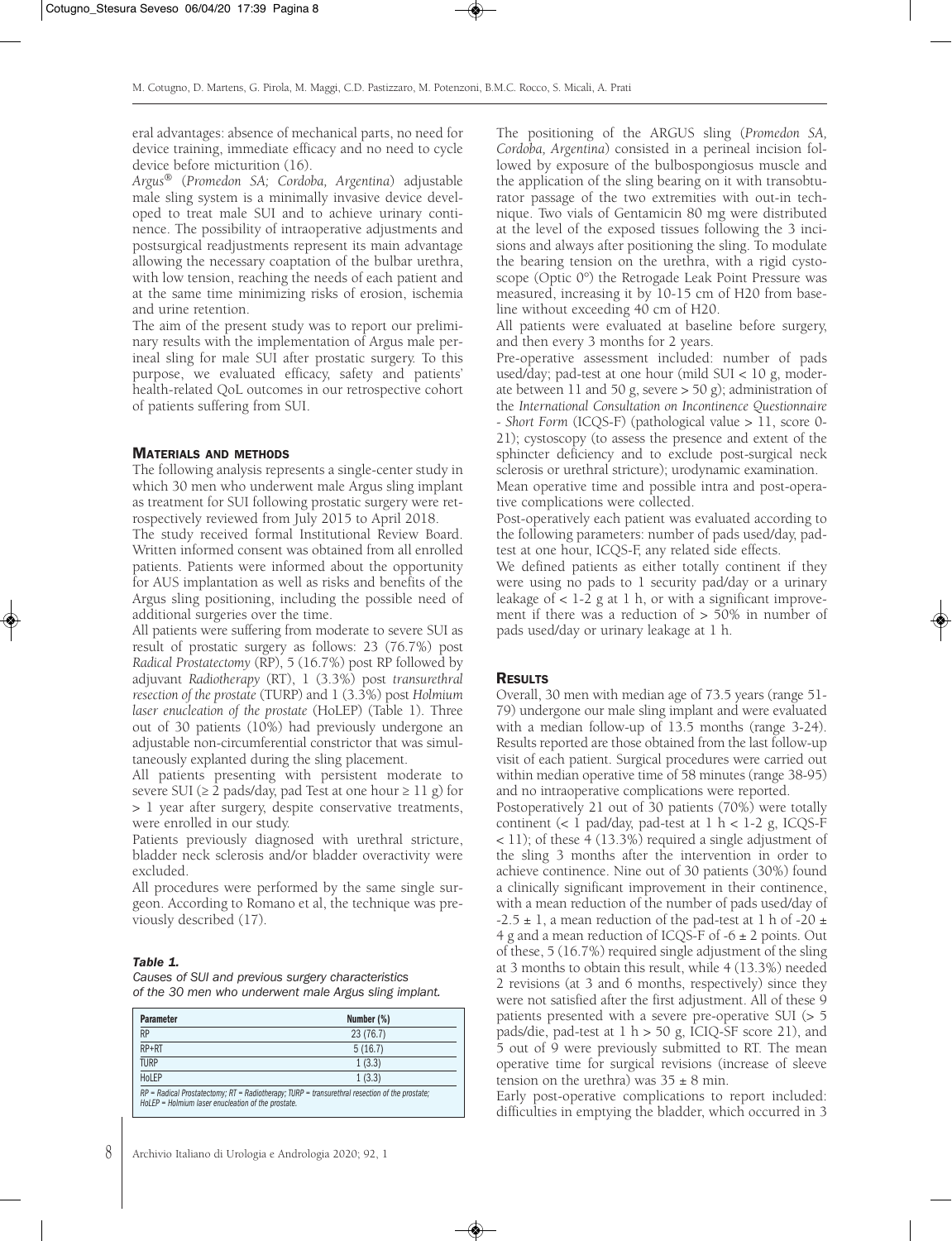patients (10%) and resolved spontaneously within 18 days (range 14-21); perineal and/or inguinal pain, which occurred in 17 patients (56.6%) and was conservatively managed with the use of NSAIDs (none required sling removal) within a maximum of 45 days (range 18-45).

## **DISCUSSION**

Male SUI almost exclusively recognizes prostatic surgery as a leading cause responsible for the majority of the cases. Injuries of the distal urethral sphincter are the basis of the pathophysiology of this form of incontinence. TURP, Holep and open adenomectomy give relatively low 1-year incontinence rates achieving 1% at 12 months after surgery (18). On the contrary RP has a higher percentage of risk, especially in elderly patients and associated with pelvic radiation or a previous TURP (14). Ficarra et al in their recent systematic review found that the mean continence rates at 12 months were 89-100% for patients treated with *Robotic-assisted laparoscopic prostatectomy* (RALP) and 80-97% for patients treated with *radical retropubic prostatectomy* (RRP) (19). A prospective controlled non-randomized trial of patients undergone RP in 14 centers using RALP or RRP showed an incontinence rate of 21.3% and 20.2% at 12 months for RALP and RRP respectively (OR 1.08, 95%CI: 0.87-1.34) (20).

Regardless of the considered studies it seems that increased surgical experience has lowered the complication rates of RP and improved cancer cure (21). The placement of an AUS represents today the first line treatment for male SUI. Despite it is the most established surgical procedure, with a high degree of patients' satisfaction and success (59-90%), it has shown a risk of revision due to mechanical failure, infection or erosion of 25% at 10 years (15). According to these considerations, over the last decade, a raising interest in male sling to treat SUI has been developed. In 2007, *Rehder and Gozzi* published their pilot study on the use of *AdVance®*, transobturator fixed sling which aimed to re-establish the anatomical position of the external sphincter (22, 23). In order to avoid overcorrection and to enable the sling to adapt to functional or anatomical changes in the patients, adjustable systems have been developed. The ARGUS system has become a valid option since it has countless advantages: minimally invasive approach, no exposure of the urethra, average learning curve and, above all, the possibility of adjusting the tension of the sleeve on the urethra, which allows us to "*customize the sling*" for each type of urinary incontinence.

In our series the percentage of patients with total postoperative continence was 70% with a median follow-up of 13.5 months. This percentage is similar to those reported by the current literature. *Hubner WA et al.* demonstrated a total continence rate of 79.2% in their 101 patient series after a 2.1 year mean follow-up (24). *Romano SV et al.* obtained 73% of continence rate in 48 patients after a mean follow-up of 7.5 months (17).

Regarding readjustments of the sling tension, the extreme ease and the reduced operating time reported in our series (mean operative time  $35 \pm 8$  min), make this treatment extremely personalized and adaptable to each single case. In the present study, post-operative sling adjustments (one or more) were necessary in 43.3% of patients, due to either persistence of incontinence or patient's dissatisfaction. This percentage is higher than those experienced by *Romano SV et al.* (4 cases, 8%) and *Hubner WA et al.* (39 cases, 38.6%) (17, 24).

The most frequent complication experienced in our patient series was inguinal and/or perineal pain (56.6% of patients), which has always been transient and never required explant of the device.

Interestingly, in our study, none of the cases experienced erosion and/or infection of the sling that required removal of the device. This data significantly differs from other available evidences in which infection and device removal rates of the sling are 5.4-8% and 10-15%, respectively (24, 25). This result could be explained by several factors: 1. the sling was opened only after the needle has passed through the obturator foramen; 2. the routinary use of 2 vials of Gentamicin 80 mg for each operation; 3. the positioning of the sling was always performed by the same operator who already had therefore a considerable experience.

In men who underwent adjuvant pelvic RT, the efficacy of the sling is unclear and results in the literature are still conflicting. Hubner et al in their series with 22 radiated men reported a good success rate of 90.9% (20 of 22 patients were dry) and a sling explantation rate of 9.1% (2 of 22 patients) (24); differently, Bochove-Overgaauw and Schrier in a series of 13 radiated men found a significantly worse success rate (15%, 2 of 13 patients) and sling explantation rate (27%, 4 of 15 patients) (25). In our study all 5 cases with a prior RT found a clinically significant improvement in their continence, thus demonstrating the feasibility of this surgery also in radiated patients.

Several limitations of our study should be acknowledged. Our sample size was limited to 30 cases, thus affecting clinical deducible implications from our analysis. The design of the present study is retrospective without a control arm for comparison. All surgical procedures were performed by a single experienced urologist and results may be a related to the surgical skills of the surgeon and may not be similar for naïve operators. Our follow-up does not allow an evaluation of efficacy and complications occurred 24 months after surgery, thus a longer follow-up should be necessary to report efficacy and safety data over the time.

## **CONCLUSIONS**

Results from our study show that implantation of this type of sling represents a valid option to treat moderate and severe post-surgical male SUI. The technique by not providing exposure to the urethra minimizes the risk of iatrogenic damage, erosion and infection of the device and is feasible in radiated patients, especially if performed by experienced surgeons. On the other hand, the possibility to adjust postoperatively the tension of the sleeve makes the intervention adaptable according to the obtained results, thus achieving better patients' compliance and continence rate. Only multi-centric clinical trials with a larger cohort of patients could clarify and eventually confirm the clinical benefits of this sling in postsurgical male SUI.